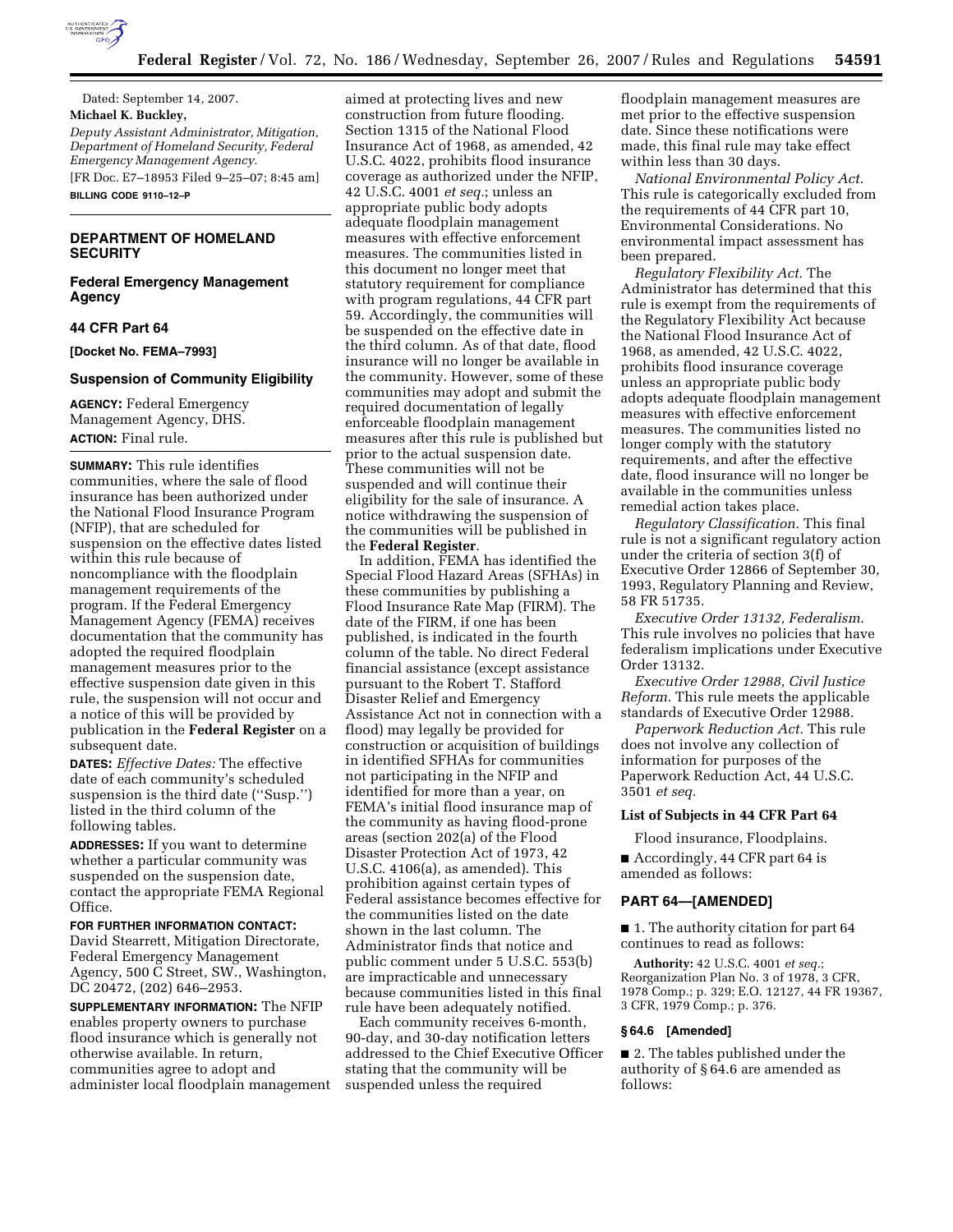$\equiv$ 

| State and location                           | Community<br>No. | Effective date authorization/cancellation of<br>sale of flood insurance in community                               | Current effective<br>map date | Date certain<br>Federal assist-<br>ance no longer<br>available in<br><b>SFHAs</b> |
|----------------------------------------------|------------------|--------------------------------------------------------------------------------------------------------------------|-------------------------------|-----------------------------------------------------------------------------------|
| <b>Region I</b>                              |                  |                                                                                                                    |                               |                                                                                   |
| Vermont:<br>Andover, Town of, Windsor County | 500291           | April 30, 1975, Emerg; August 5, 1985,                                                                             | Sept. 28, 2007                | Sept. 28, 2007.                                                                   |
| Barnard, Town of, Windsor County             | 500292           | Reg; September 28, 2007, Susp.<br>June 16, 1975, Emerg; September 18,                                              | $$ do* $$                     | Do.                                                                               |
| Bethel, Town of, Windsor County              | 500143           | 1985, Reg; September 28, 2007, Susp.<br>November 1, 1974, Emerg; August 5, 1991,                                   | do                            | Do.                                                                               |
| Brattleboro, Town of, Windham County         | 500126           | Reg; September 28, 2007, Susp.<br>October 23, 1973, Emerg; December 4,                                             | $$ do $$                      | Do.                                                                               |
| Cavendish, Town of, Windsor County           | 500145           | 1985, Reg; September 28, 2007, Susp.<br>August 6, 1974, Emerg; October 15, 1981,<br>Reg; September 28, 2007, Susp. | do                            | Do.                                                                               |
| Chester, Town of, Windsor County             | 500146           | July 3, 1975, Emerg; March 4, 1980, Reg;                                                                           | do                            | Do.                                                                               |
| Dover, Town of, Windham County               | 500127           | September 28, 2007, Susp.<br>July 21, 1976, Emerg; July 1, 1991, Reg;<br>September 28, 2007, Susp.                 | $$ do $$                      | Do.                                                                               |
| Dummerston, Town of, Windham Coun-           | 500128           | July 23, 1975, Emerg; June 17, 1991, Reg;<br>September 28, 2007, Susp.                                             | do                            | Do.                                                                               |
| ty.<br>Guilford, Town of, Windham County     | 500130           | September 4, 1975, Emerg; June 3, 1986,<br>Reg; September 28, 2007, Susp.                                          | do                            | Do.                                                                               |
| Hartford, Town of, Windsor County            | 500148           | February 11, 1972, Emerg; July 2, 1979,<br>Reg; September 28, 2007, Susp.                                          | do                            | Do.                                                                               |
| Hartland, Town of, Windsor County            | 500149           | June 3, 1993, Emerg; June 3, 1993, Reg;<br>September 28, 2007, Susp.                                               | do                            | Do.                                                                               |
| Jamaica, Town of, Windham County             | 500131           | August 7, 1975, Emerg; May 5, 1981, Reg;<br>September 28, 2007, Susp.                                              | do                            | Do.                                                                               |
| Londonderry, Town of, Windham Coun-<br>ty.   | 500132           | July 24, 1975, Emerg; April 1, 1992, Reg;<br>September 28, 2007, Susp.                                             | do                            | Do.                                                                               |
| Ludlow, Town of, Windsor County              | 500150           | October 11, 1974, Emerg; September 1,<br>1978, Reg; September 28, 2007, Susp.                                      | do                            | Do.                                                                               |
| Ludlow, Village of, Windsor County           | 500294           | October 11, 1974, Emerg; September 1,<br>1978, Reg; September 28, 2007, Susp.                                      | do                            | Do.                                                                               |
| Norwich, Town of, Windsor County             | 500295           | June 7, 1974, Emerg; June 15, 1988, Reg;<br>September 28, 2007, Susp.                                              | $$ do $$                      | Do.                                                                               |
| Plymouth, Town of, Windsor County            | 500151           | November 21, 1975, Emerg; June 19, 1989,<br>Reg; September 28, 2007, Susp.                                         | do                            | Do.                                                                               |
| Pomfret, Town of, Windsor County             | 500297           | October 17, 1975, Emerg; September 18,<br>1985, Reg; September 28, 2007, Susp.                                     | do                            | Do.                                                                               |
| Putney, Town of, Windham County              | 500134           | June 24, 1975, Emerg; September 18,<br>1985, Reg; September 28, 2007, Susp.                                        | do                            | Do.                                                                               |
| Reading, Town of, Windsor County             | 500152           | May 8, 1975, Emerg; May 4, 1989, Reg;<br>September 28, 2007, Susp.                                                 | do                            | Do.                                                                               |
| Rochester, Town of, Windsor County           | 500299           | July 25, 1975, Emerg; August 5, 1991, Reg;<br>September 28, 2007, Susp.                                            | do                            | Do.                                                                               |
| Royalton, Town of, Windsor County            | 500153           | July 24, 1975, Emerg; January 16, 1981,<br>Reg; September 28, 2007, Susp.                                          | do                            | Do.                                                                               |
| Sharon, Town of, Windsor County              | 500300           | June 16, 1995, Emerg, Reg; September 28,<br>2007, Susp.                                                            | do                            | Do.                                                                               |
| Springfield, Town of, Windsor County         | 500154           | June 17, 1975, Emerg; December 4, 1979,<br>Reg; September 28, 2007, Susp.                                          | do                            | Do.                                                                               |
| Stockbridge, Town of, Windsor County         | 500155           | July 8, 1975, Emerg; September 4, 1986,<br>Reg; September 28, 2007, Susp.                                          | do                            | Do.                                                                               |
| Townshend, Town of, Windham County           | 500136           | July 25, 1975, Emerg; September 18, 1985,<br>Reg; September 28, 2007, Susp.                                        | do                            | Do.                                                                               |
| Vernon, Town of, Windham County              | 500137           | June 25, 1975, Emerg; September 27,<br>1991, Reg; September 28, 2007, Susp.                                        | do                            | Do.                                                                               |
| Wardsboro, Town of, Windham County           | 500138           | December 23, 1975, Emerg; July 16, 1980,<br>Reg; September 28, 2007, Susp.                                         | do                            | Do.                                                                               |
| Weathersfield, Town of, Windsor Coun-<br>ty. | 500156           | September 22, 1975, Emerg; September<br>18, 1985, Reg; September 28, 2007,<br>Susp.                                | do                            | Do.                                                                               |
| West Windsor, Town of, Windsor Coun-<br>ty.  | 500301           | March 11, 1976, Emerg; June 17, 1991,<br>Reg; September 28, 2007, Susp.                                            | do                            | Do.                                                                               |
| Westminster, Town of, Windham Coun-<br>ty.   | 500139           | July 25, 1975, Emerg; January 3, 1985,<br>Reg; September 28, 2007, Susp.                                           | do                            | Do.                                                                               |
| Weston, Town of, Windsor County              | 500157           | July 25, 1974, Emerg; April 1, 1992, Reg;<br>September 28, 2007, Susp.                                             | do                            | Do.                                                                               |
| Whitingham, Town of, Windham County          | 500141           | September 10, 1975, Emerg; September<br>18, 1985, Reg; September 28, 2007,<br>Susp.                                | do                            | Do.                                                                               |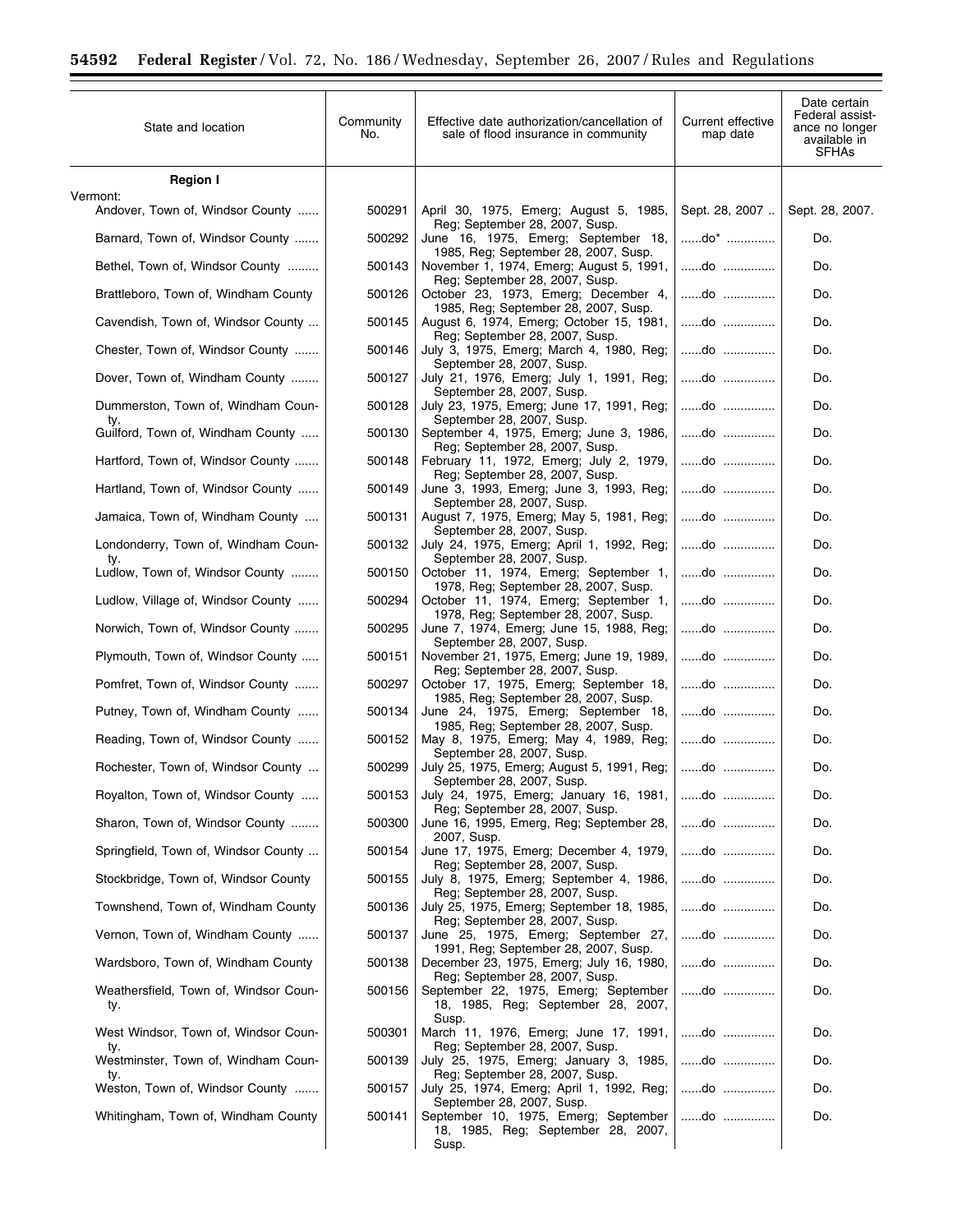| State and location                                  | Community<br>No. | Effective date authorization/cancellation of<br>sale of flood insurance in community                       | Current effective<br>map date | Date certain<br>Federal assist-<br>ance no longer<br>available in<br><b>SFHAs</b> |
|-----------------------------------------------------|------------------|------------------------------------------------------------------------------------------------------------|-------------------------------|-----------------------------------------------------------------------------------|
| Wilmington, Town of, Windham County                 | 500142           | May 25, 1973, Emerg; May 1, 1978, Reg;<br>September 28, 2007, Susp.                                        | do                            | Do.                                                                               |
| Windsor, Town of, Windsor County                    | 500159           | August 16, 1974, Emerg; September 28,<br>1979, Reg; September 28, 2007, Susp.                              | do                            | Do.                                                                               |
| Woodstock, Town of, Windsor County                  | 500160           | April 30, 1974, Emerg; December 15, 1978,<br>Reg; September 28, 2007, Susp.                                | do                            | Do.                                                                               |
| Woodstock, Village of, Windsor County               | 500161           | March 27, 1974, Emerg; February 15, 1979,<br>Reg; September 28, 2007, Susp.                                | do                            | Do.                                                                               |
| <b>Region II</b>                                    |                  |                                                                                                            |                               |                                                                                   |
| New Jersey:<br>Audubon, Borough of, Camden County   | 340121           | July 3, 1975, Emerg; October 13, 1978,                                                                     | do                            | Do.                                                                               |
| Bedminster, Township of, Somerset                   | 340427           | Reg; September 28, 2007, Susp.<br>July 26, 1974, Emerg; January 5, 1984,                                   | do                            | Do.                                                                               |
| County.<br>Bellmawr, Borough of, Camden County      | 340124           | Reg; September 28, 2007, Susp.<br>August 1, 1974, Emerg; February 15, 1980,                                | do                            | Do.                                                                               |
| Berlin, Borough of, Camden County                   | 340125           | Reg: September 28, 2007, Susp.<br>June 10, 1975, Emerg; May 13, 1977, Reg;<br>September 28, 2007, Susp.    | do                            | Do.                                                                               |
| Berlin, Township of, Camden County                  | 340126           | March 25, 1975, Emerg; February 24, 1978,<br>Reg; September 28, 2007, Susp.                                | $\dots$ do $\dots$            | Do.                                                                               |
| Bernards,<br>Township<br>of,<br>Somerset<br>County. | 340428           | February 4, 1972, Emerg; September 1,<br>1978, Reg; September 28, 2007, Susp.                              | do                            | Do.                                                                               |
| Bernardsville, Borough of, Somerset<br>County.      | 340429           | December 17, 1971, Emerg; March 1,<br>1978, Reg; September 28, 2007, Susp.                                 | do                            | Do.                                                                               |
| Bloomingdale, Borough of, Passaic<br>County.        | 345284           | October 2, 1970, Emerg; March 10, 1972,<br>Reg; September 28, 2007, Susp.                                  | do                            | Do.                                                                               |
| Bound Brook, Borough of, Somerset<br>County.        | 340430           | January 14, 1972, Emerg; August 15, 1983,<br>Reg; September 28, 2007, Susp.                                | do                            | Do.                                                                               |
| Branchburg, Township of, Somerset<br>County.        | 340431           | June 2, 1972, Emerg; June 1, 1978, Reg;<br>September 28, 2007, Susp.                                       | do                            | Do.                                                                               |
| Bridgewater, Township of, Somerset<br>County.       | 340432           | November 26, 1971, Emerg; December 1,<br>1978, Reg; September 28, 2007, Susp.                              | do                            | Do.                                                                               |
| Brooklawn, Borough of, Camden Coun-                 | 340127           | July 16, 1975, Emerg; September 14, 1979,                                                                  | do                            | Do.                                                                               |
| ty.<br>Camden, City of, Camden County               | 340128           | Reg; September 28, 2007, Susp.<br>May 16, 1975, Emerg; December 1, 1981,<br>Reg; September 28, 2007, Susp. | do                            | Do.                                                                               |
| Cherry Hill, Township of, Camden<br>County.         | 340129           | January 14, 1972, Emerg; August 15, 1978,<br>Reg; September 28, 2007, Susp.                                | do                            | Do.                                                                               |
| Clementon, Borough of, Camden Coun-<br>ty.          | 340130           | January 30, 1975, Emerg; October 21,<br>1983, Reg; September 28, 2007, Susp.                               | do                            | Do.                                                                               |
| Clifton, City of, Passaic County                    | 340398           | February 19, 1975, Emerg; June 15, 1982,<br>Reg; September 28, 2007, Susp.                                 | do                            | Do.                                                                               |
| Collingswood, Borough of, Camden<br>County.         | 340131           | April 9, 1973, Emerg; July 17, 1978, Reg;<br>September 28, 2007, Susp.                                     | do                            | Do.                                                                               |
| Far Hills, Borough of, Somerset County              | 340433           | January 7, 1972, Emerg; July 3, 1978, Reg;<br>September 28, 2007, Susp.                                    | do                            | Do.                                                                               |
| Franklin, Township of, Somerset Coun-<br>ty.        | 340434           | April 6, 1973, Emerg; May 15, 1980, Reg;<br>September 28, 2007, Susp.                                      | do                            | Do.                                                                               |
| Gibbsboro, Borough of, Camden Coun-<br>ty.          | 340545           | July 23, 1975, Emerg; October 15, 1981,<br>Reg; September 28, 2007, Susp.                                  | do                            | Do.                                                                               |
| Gloucester, City of, Camden County                  | 340132           | December 19, 1974, Emerg; September 14,<br>1979, Reg; September 28, 2007, Susp.                            | do                            | Do.                                                                               |
| Gloucester,<br>Township<br>of, Camden<br>County.    | 340133           | July 24, 1975, Emerg; December 1, 1982,<br>Reg; September 28, 2007, Susp.                                  | do                            | Do.                                                                               |
| Greenbrook, Township of, Somerset<br>County.        | 340435           | February 25, 1972, Emerg; March 15, 1977,<br>Reg; September 28, 2007, Susp.                                | do                            | Do.                                                                               |
| Haddon, Township of, Camden County                  | 340134           | April 12, 1974, Emerg; March 1, 1982, Reg;<br>September 28, 2007, Susp.                                    | do                            | Do.                                                                               |
| Haddon Heights, Borough of, Camden<br>County.       | 340136           | May 27, 1975, Emerg; August 26, 1977,<br>Reg; September 28, 2007, Susp.                                    | do                            | Do.                                                                               |
| Haddonfield, Borough of, Camden<br>County.          | 340501           | July 14, 1972, Emerg; April 15, 1977, Reg;<br>September 28, 2007, Susp.                                    | do                            | Do.                                                                               |
| Haledon, Borough of, Passaic County                 | 340399           | May 13, 1975, Emerg; March 16, 1981,<br>Reg; September 28, 2007, Susp.                                     | do                            | Do.                                                                               |
| Hawthorne, Borough of, Passaic Coun-<br>ty.         | 340400           | June 28, 1973, Emerg; September 17,<br>1980, Reg; September 28, 2007, Susp.                                | do                            | Do.                                                                               |
| Hillsborough, Township of, Somerset<br>County.      | 340436           | June 18, 1974, Emerg; March 2, 1981,<br>Reg; September 28, 2007, Susp.                                     | do                            | Do.                                                                               |
| Laurel Springs, Borough of, Camden<br>County.       | 340547           | March 23, 1976, Emerg; May 13, 1977,<br>Reg; September 28, 2007, Susp.                                     | do                            | Do.                                                                               |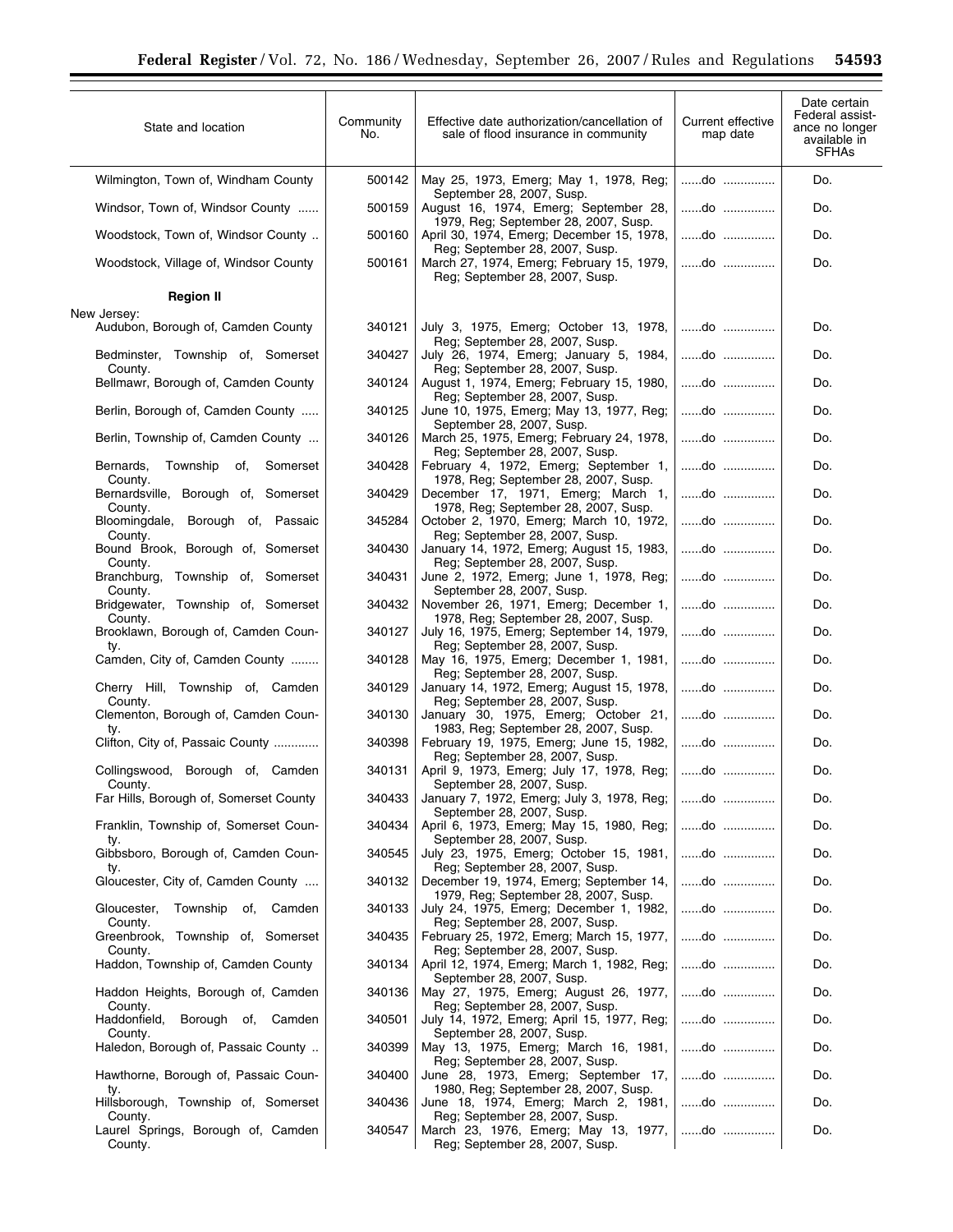$\equiv$ 

| State and location                                     | Community<br>No. | Effective date authorization/cancellation of<br>sale of flood insurance in community | Current effective<br>map date | Date certain<br>Federal assist-<br>ance no longer<br>available in<br><b>SFHAs</b> |
|--------------------------------------------------------|------------------|--------------------------------------------------------------------------------------|-------------------------------|-----------------------------------------------------------------------------------|
| Lawnside, Borough of, Camden County                    | 340502           | January 15, 1974, Emerg; September 1,<br>1978, Reg; September 28, 2007, Susp.        | do                            | Do.                                                                               |
| Lindenwold,<br>Borough of,<br>Camden<br>County.        | 340137           | January 12, 1976, Emerg; September 17,<br>1980, Reg; September 28, 2007, Susp.       | do                            | Do.                                                                               |
| Little Falls, Township of, Passaic Coun-<br>ty.        | 340401           | July 6, 1973, Emerg; August 17, 1981, Reg;<br>September 28, 2007, Susp.              | do                            | Do.                                                                               |
| Magnolia, Borough of, Camden County                    | 340138           | June 18, 1974, Emerg; November 24, 1978,<br>Reg; September 28, 2007, Susp.           | do                            | Do.                                                                               |
| Manville, Borough of, Somerset County                  | 340437           | December 15, 1972, Emerg; February 15,<br>1978, Reg; September 28, 2007, Susp.       | do                            | Do.                                                                               |
| Millstone, Borough of, Somerset County                 | 340438           | October 29, 1973, Emerg; April 3, 1978,<br>Reg; September 28, 2007, Susp.            | do                            | Do.                                                                               |
| Montgomery, Township of, Somerset<br>County.           | 340439           | August 20, 1974, Emerg; April 1, 1981,<br>Reg; September 28, 2007, Susp.             | do                            | Do.                                                                               |
| Mount Ephraim, Borough of, Camden<br>County.           | 340140           | April 15, 1975, Emerg; September 1, 1978,<br>Reg; September 28, 2007, Susp.          | do                            | Do.                                                                               |
| North Haledon, Borough of, Passaic<br>County.          | 340402           | January 29, 1975, Emerg; July 2, 1981,<br>Reg; September 28, 2007, Susp.             | do                            | Do.                                                                               |
| North Plainfield, City of, Somerset<br>County.         | 345307           | November 6, 1970, Emerg; August 20,<br>1971, Reg; September 28, 2007, Susp.          | do                            | Do.                                                                               |
| Oaklyn, Borough of, Camden County                      | 340141           | September 16, 1975, Emerg; November 3,<br>1978, Reg; September 28, 2007, Susp.       | do                            | Do.                                                                               |
| Passaic, City of, Passaic County                       | 340403           | April 9, 1973, Emerg; September 28, 1979,<br>Reg: September 28, 2007, Susp.          | do                            | Do.                                                                               |
| Paterson, City of, Passaic County                      | 340404           | November 12, 1971, Emerg; February 16,<br>1977, Reg: September 28, 2007, Susp.       | do                            | Do.                                                                               |
| Peapack and Gladstone, Borough of,<br>Somerset County. | 340441           | January 28, 1972, Emerg; December 15,<br>1977, Reg; September 28, 2007, Susp.        | do                            | Do.                                                                               |
| Pennsauken, Township of, Camden<br>County.             | 340142           | January 28, 1972, Emerg; April 15, 1977,<br>Reg; September 28, 2007, Susp.           | do                            | Do.                                                                               |
| Pine Hill, Borough of, Camden County                   | 340143           | March 11, 1975, Emerg; February 24, 1978,<br>Reg; September 28, 2007, Susp.          | do                            | Do.                                                                               |
| Pompton Lakes, Borough of, Passaic<br>County.          | 345528           | June 5, 1970, Emerg; September 4, 1970,<br>Reg; September 28, 2007, Susp.            | do                            | Do.                                                                               |
| Prospect Park, Borough of, Passaic<br>County.          | 340406           | August 7, 1975, Emerg; April 3, 1978, Reg;<br>September 28, 2007, Susp.              | do                            | Do.                                                                               |
| Raritan, Borough of, Somerset County                   | 340442           | December 10, 1974, Emerg; December 15,<br>1981, Reg; September 28, 2007, Susp.       | do                            | Do.                                                                               |
| Ringwood, Borough of, Passaic County                   | 340407           | June 18, 1975, Emerg; February 3, 1982,<br>Reg; September 28, 2007, Susp.            | do                            | Do.                                                                               |
| Rocky Hill,<br>Borough of, Somerset<br>County.         | 340443           | July 15, 1975, Emerg; December 16, 1980,<br>Reg; September 28, 2007, Susp.           | do                            | Do.                                                                               |
| Runnemede,<br>Borough of,<br>Camden<br>County.         | 340144           | August 7, 1973, Emerg; January 2, 1980,<br>Reg; September 28, 2007, Susp.            | do                            | Do.                                                                               |
| Somerdale, Borough of, Camden Coun-<br>ty.             | 340145           | December 17, 1971, Emerg; February 1,<br>1979, Reg: September 28, 2007, Susp.        | do                            | Do.                                                                               |
| Somerville, Borough of, Camden Coun-<br>ty.            | 340444           | May 22, 1975, Emerg; January 6, 1983,<br>Reg; September 28, 2007, Susp.              | do                            | Do.                                                                               |
| South Bound Brook, Borough of, Cam-<br>den County.     | 340445           | February 12, 1975, Emerg; September 30,<br>1982, Reg; September 28, 2007, Susp.      | do                            | Do.                                                                               |
| Stratford, Borough of, Camden County                   | 340146           | March 21, 1975, Emerg; September 17,<br>1980, Reg; September 28, 2007, Susp.         | do                            | Do.                                                                               |
| Totowa, Borough of, Passaic County                     | 340408           | May 23, 1975, Emerg; August, 1985, Reg;<br>September 28, 2007, Susp.                 | do                            | Do.                                                                               |
| Voorhees, Township of, Camden Coun-<br>ty.             | 340538           | August 2, 1974, Emerg; September 1,<br>1978, Reg; September 28, 2007, Susp.          | do                            | Do.                                                                               |
| Wanaque, Borough of, Passaic County                    | 340409           | August 12, 1974, Emerg; January 16, 1981,<br>Reg; September 28, 2007, Susp.          | do                            | Do.                                                                               |
| Warren, Township of, Somerset County                   | 340446           | February 4, 1972, Emerg; January 5, 1978,<br>Reg; September 28, 2007, Susp.          | do                            | Do.                                                                               |
| Watchung,<br>Borough of,<br>Somerset<br>County.        | 340447           | September 17, 1973, Emerg; December 4,<br>1979, Reg; September 28, 2007, Susp.       | do                            | Do.                                                                               |
| Waterford, Township of, Camden Coun-<br>ty.            | 340147           | July 15, 1975, Emerg; April 29, 1983, Reg;<br>September 28, 2007, Susp.              | do                            | Do.                                                                               |
| Wayne, Township of, Passaic County                     | 345327           | July 10, 1970, Emerg; February 16, 1972,<br>Reg; September 28, 2007, Susp.           | do                            | Do.                                                                               |
| West Milford, Township of, Passaic<br>County.          | 340411           | April 28, 1975, Emerg; January 16, 1981,<br>Reg; September 28, 2007, Susp.           | do                            | Do.                                                                               |
| West Paterson, Borough of, Passaic<br>County.          | 340412           | June 25, 1975, Emerg; December 15, 1981,<br>Reg; September 28, 2007, Susp.           | do                            | Do.                                                                               |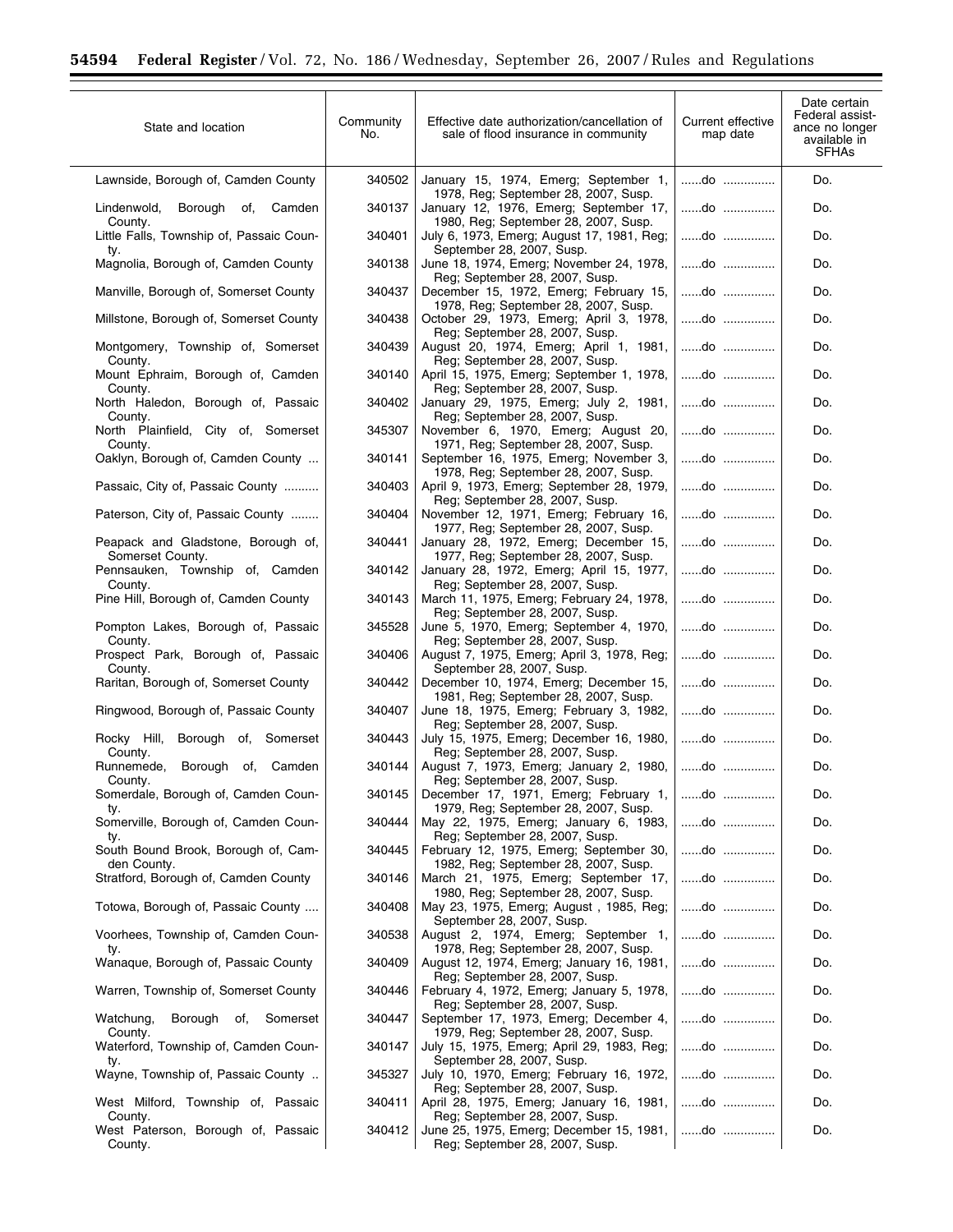i.

| State and location                                       | Community<br>No. | Effective date authorization/cancellation of<br>sale of flood insurance in community | Current effective<br>map date | Date certain<br>Federal assist-<br>ance no longer<br>available in<br><b>SFHAs</b> |
|----------------------------------------------------------|------------------|--------------------------------------------------------------------------------------|-------------------------------|-----------------------------------------------------------------------------------|
| Winslow, Township of, Camden County                      | 340148           | July 31, 1975, Emerg; January 20, 1982,<br>Reg; September 28, 2007, Susp.            | do                            | Do.                                                                               |
| Woodlynne,<br>Borough<br>of,<br>Camden<br>County.        | 340149           | June 24, 1975, Emerg; December 1, 1981,<br>Reg; September 28, 2007, Susp.            | do                            | Do.                                                                               |
| New York:<br>Ardsley, Village of, Westchester County     | 360902           | December 30, 1971, Emerg; September 29,<br>1978, Reg; September 28, 2007, Susp.      | do                            | Do.                                                                               |
| Beekmantown, Town of, Clinton County                     | 360166           | December 15, 1976, Emerg; May 4, 1987,<br>Reg; September 28, 2007, Susp.             | do                            | Do.                                                                               |
| Black Brook, Town of, Clinton County                     | 361309           | January 19, 1976, Emerg; August 15, 1983,<br>Reg; September 28, 2007, Susp.          | do                            | Do.                                                                               |
| Briarcliff Manor, Village of, Westchester<br>County.     | 360904           | May 23, 1973, Emerg; February 1, 1978,<br>Reg; September 28, 2007, Susp.             | do                            | Do.                                                                               |
| Bronxville,<br>Village of,<br>Westchester<br>County.     | 360905           | March 16, 1973, Emerg; March 1, 1979,<br>Reg; September 28, 2007, Susp.              | do                            | Do.                                                                               |
| Buchanan,<br>Village of,<br>Westchester<br>County.       | 361534           | June 28, 1977, Emerg; July 27, 1979, Reg;<br>September 28, 2007, Susp.               | do                            | Do.                                                                               |
| Dobbs Ferry, Village of, Westchester<br>County.          | 360908           | August 10, 1976, Emerg; April 16, 1979,<br>Reg; September 28, 2007, Susp.            | do                            | Do.                                                                               |
| Ellenburg, Town of, Clinton County                       | 361382           | May 23, 1984, Emerg; March 4, 1986, Reg;<br>September 28, 2007, Susp.                | do                            | Do.                                                                               |
| Elmsford, Village of, Westchester Coun-<br>ty.           | 360910           | June 27, 1975, Emerg; June 15, 1979, Reg;<br>September 28, 2007, Susp.               | do                            | Do.                                                                               |
| Greenburgh, Town of, Westchester<br>County.              | 360911           | February 23, 1973, Emerg; August 15,<br>1980, Reg; September 28, 2007, Susp.         | do                            | Do.                                                                               |
| Harrison, Town of, Westchester County                    | 360912           | February 2, 1973, Emerg; March 15, 1982,<br>Reg; September 28, 2007, Susp.           | do                            | Do.                                                                               |
| Hastings-on-Hudson, Village of, West-<br>chester County. | 360913           | January 23, 1975, Emerg; April 2, 1979,<br>Reg; September 28, 2007, Susp.            | do                            | Do.                                                                               |
| Irvington, Village of, Westchester Coun-<br>ty.          | 360914           | June 28, 1974, Emerg; March 15, 1979,<br>Reg; September 28, 2007, Susp.              | do                            | Do.                                                                               |
| Keeseville, Village of, Clinton and<br>Essex County.     | 360266           | May 29, 1980, Emerg; June 5, 1985, Reg;<br>September 28, 2007, Susp.                 | do                            | Do.                                                                               |
| Larchmont, Village of,<br>Westchester<br>County.         | 360915           | February 4, 1972, Emerg; September 1,<br>1977, Reg; September 28, 2007, Susp.        | do                            | Do.                                                                               |
| Lewisboro,<br>Town of,<br>Westchester<br>County.         | 361227           | September 12, 1975, Emerg; March 9,<br>1984, Reg; September 28, 2007, Susp.          | do                            | Do.                                                                               |
| Mount Kisco, Village of, Westchester<br>County.          | 360918           | March 8, 1976, Emerg; September 18,<br>1986, Reg; September 28, 2007, Susp.          | do                            | Do.                                                                               |
| Mount Vernon, City of, Westchester<br>County.            | 360920           | April 22, 1975, Emerg; October 17, 1978,<br>Reg; September 28, 2007, Susp.           | do                            | Do.                                                                               |
| New Rochelle, City of, Westchester<br>County.            | 360922           | April 27, 1973, Emerg; June 18, 1980, Reg;<br>September 28, 2007, Susp.              | do                            | Do.                                                                               |
| North Castle, Town of, Westchester<br>County.            | 360923           | June 12, 1975, Emerg; December 2, 1983,<br>Reg: September 28, 2007, Susp.            | $do$                          | Do.                                                                               |
| Ossining, Village of, Westchester Coun-<br>ty.           | 361021           | October 18, 1974, Emerg; July 5, 1982,<br>Reg; September 28, 2007, Susp.             | do                            | Do.                                                                               |
| Peekskill, City of, Westchester County                   | 360924           | July 7, 1975, Emerg; August 15, 1984, Reg;<br>September 28, 2007, Susp.              | do                            | do.                                                                               |
| Pelham, Village of, Westchester County                   | 360925           | September 8, 1975, Emerg; April 2, 1979,<br>Reg; September 28, 2007, Susp.           | do                            | Do.                                                                               |
| Pelham Manor, Village of, Westchester<br>County.         | 360926           | November 11, 1974, Emerg; January 3,<br>1979, Reg; September 28, 2007, Susp.         | do                            | Do.                                                                               |
| Peru, Town of, Clinton County                            | 361384           | April 16, 1976, Emerg; May 4, 1987, Reg;<br>September 28, 2007, Susp.                | do                            | Do.                                                                               |
| Plattsburg, Town of, Clinton County                      | 360169           | May 25, 1973, Emerg; September 28, 1979,<br>Reg; September 28, 2007, Susp.           | do                            | Do.                                                                               |
| Port Chester, Village of, Westchester<br>County.         | 360928           | June 20, 1973, Emerg; January 16, 1980,<br>Reg; September 28, 2007, Susp.            | do                            | Do.                                                                               |
| Pound Ridge, Town of, Westchester<br>County.             | 360929           | April 21, 1975, Emerg; May 25, 1984, Reg;<br>September 28, 2007, Susp.               | do                            | Do.                                                                               |
| Rouses Point, Village of, Clinton Coun-<br>ty.           | 360170           | August 12, 1975, Emerg; August 4, 1987,<br>Reg; September 28, 2007, Susp.            | do                            | Do.                                                                               |
| Rye, City of, Westchester County                         | 360931           | April 23, 1974, Emerg; April 1, 1980, Reg;<br>September 28, 2007, Susp.              | do                            | Do.                                                                               |
| Rye Brook, Village of, Westchester<br>County.            | 360930           | July 26, 1973, Emerg; September 28, 1979,<br>Reg; September 28, 2007, Susp.          | do                            | Do.                                                                               |
| Scarsdale,<br>Village of,<br>Westchester<br>County.      | 360932           | April 25, 1973, Emerg; June 18, 1980, Reg;<br>September 28, 2007, Susp.              | do                            | Do.                                                                               |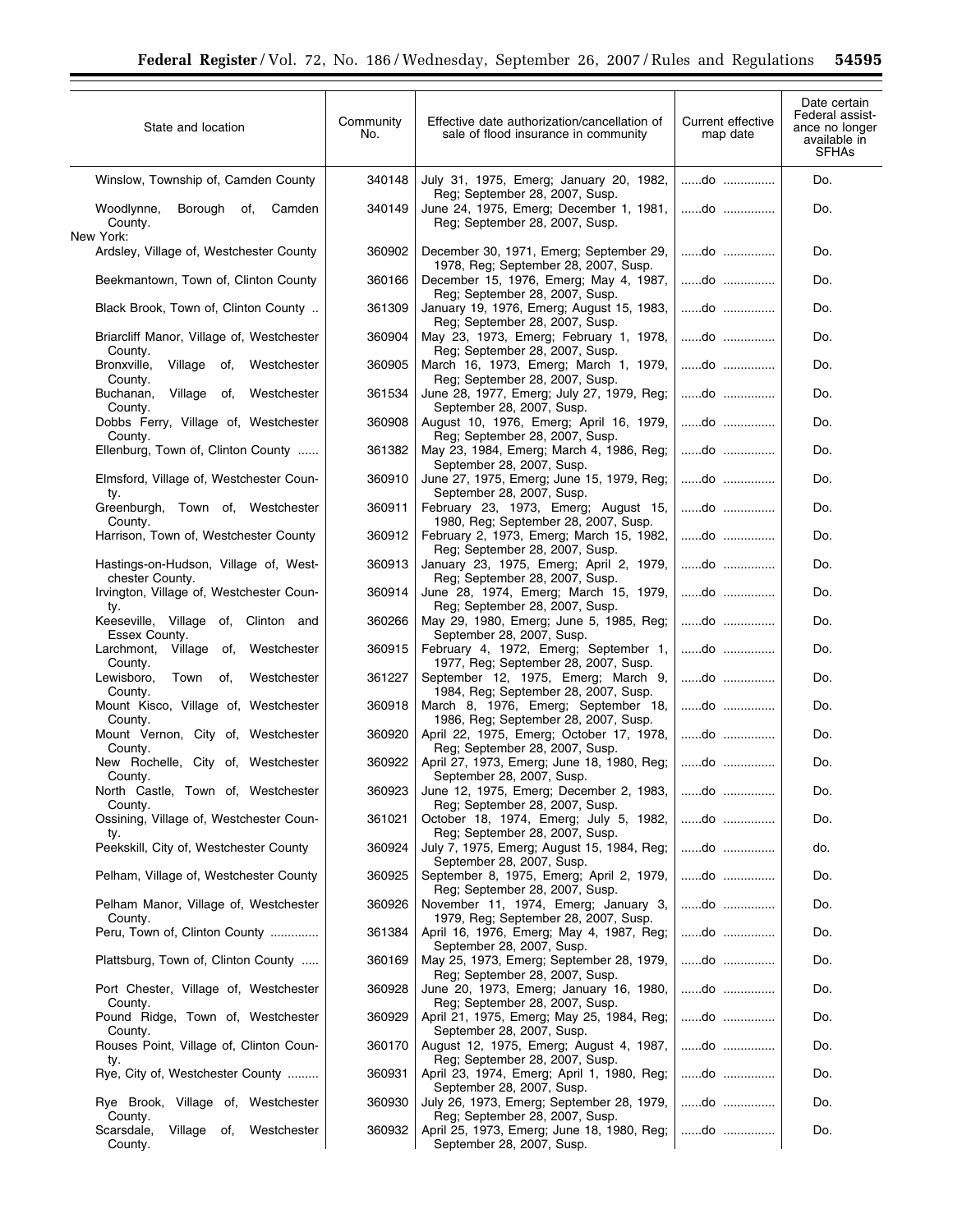$\equiv$ 

| State and location                                  | Community<br>No. | Effective date authorization/cancellation of<br>sale of flood insurance in community                          | Current effective<br>map date | Date certain<br>Federal assist-<br>ance no longer<br>available in<br><b>SFHAs</b> |
|-----------------------------------------------------|------------------|---------------------------------------------------------------------------------------------------------------|-------------------------------|-----------------------------------------------------------------------------------|
| Sleepy Hollow, Village of, Westchester<br>County.   | 361515           | September 12, 1975, Emerg; August 17,<br>1981, Reg; September 28, 2007, Susp.                                 | do                            | Do.                                                                               |
| Village of,<br>Tuckahoe,<br>Westchester<br>County.  | 360934           | July 2, 1975, Emerg; February 15, 1979,<br>Reg; September 28, 2007, Susp.                                     | do                            | Do.                                                                               |
| White Plains, City of, Westchester<br>County.       | 360935           | October 20, 1972, Emerg; January 2, 1980,<br>Reg; September 28, 2007, Susp.                                   | do                            | Do.                                                                               |
| Yonkers, City of, Westchester County                | 360936           | April 13, 1973, Emerg; August 15, 1980,                                                                       | do                            | Do.                                                                               |
| Yorktown, Town of, Westchester Coun-<br>ty.         | 360937           | Reg; September 28, 2007, Susp.<br>March 28, 1975, Emerg; November 15,<br>1985, Reg; September 28, 2007, Susp. | do                            | Do.                                                                               |
| <b>Region III</b>                                   |                  |                                                                                                               |                               |                                                                                   |
| Pennsylvania:<br>Buffalo, Township of, Union County | 421237           | March 17, 1975, Emerg; April 1, 1977, Reg;                                                                    | do                            | Do.                                                                               |
| East Buffalo, Township of, Union Coun-              | 421011           | September 28, 2007, Susp.<br>April 24, 1973, Emerg; February 2, 1977,                                         | do                            | Do.                                                                               |
| ty.<br>Gregg, Township of, Union County             | 420830           | Reg; September 28, 2007, Susp.<br>May 11, 1973, Emerg; September 28, 1979,<br>Reg; September 28, 2007, Susp.  | $do$                          | Do.                                                                               |
| Kelly, Township of, Union County                    | 422103           | September 19, 1974, Emerg; March 1,<br>1977, Reg; September 28, 2007, Susp.                                   | do                            | Do.                                                                               |
| Lewis, Township of, Union County                    | 422104           | July 29, 1976, Emerg; September 30, 1987,<br>Reg; September 28, 2007, Susp.                                   | do                            | Do.                                                                               |
| Lewisburg, Borough of, Union County                 | 420831           | November 3, 1972, Emerg; February 2,<br>1977, Reg; September 28, 2007, Susp.                                  | $\dots \dots$ do              | Do.                                                                               |
| Limestone, Township of, Union County                | 422105           | February 13, 1975, Emerg; March 4, 1988,<br>Reg; September 28, 2007, Susp.                                    | do                            | Do.                                                                               |
| Mifflinburg, Borough of, Union County               | 420832           | May 2, 1975, Emerg; March 4, 1988, Reg;<br>September 28, 2007, Susp.                                          | do                            | Do.                                                                               |
| New Berlin, Borough of, Union County                | 420833           | November 21, 1975, Emerg; April 30, 1986,<br>Reg; September 28, 2007, Susp.                                   | do                            | Do.                                                                               |
| Union, Township of, Union County                    | 420834           | July 5, 1973, Emerg; August 1, 1979, Reg;<br>September 28, 2007, Susp.                                        | do                            | Do.                                                                               |
| West Buffalo, Township of, Union<br>County.         | 422106           | June 4, 1979, Emerg; September 30, 1987,<br>Reg; September 28, 2007, Susp.                                    | do                            | Do.                                                                               |
| White Deer, Township of, Union County               | 421034           | October 4, 1973, Emerg; September 28,<br>1979, Reg; September 28, 2007, Susp.                                 | do                            | Do.                                                                               |
| Virginia:                                           |                  |                                                                                                               |                               |                                                                                   |
| Augusta County, Unincorporated Areas                | 510013           | July 24, 1974, Emerg; May 17, 1990, Reg;<br>September 28, 2007, Susp.                                         | do                            | Do.                                                                               |
| Berryville, Town of, Clarke County                  | 510037           | March 17, 1975, Emerg; April 1, 1988, Reg;<br>September 28, 2007, Susp.                                       | do                            | Do.                                                                               |
| Clarke County, Unincorporated Areas                 | 510036           | October 13, 1972, Emerg; September 24,<br>1984, Reg; September 28, 2007, Susp.                                | do                            | Do.                                                                               |
| Craigsville, Town of, Augusta County                | 510014           | May 14, 1974, Emerg; April 15, 1986, Reg;<br>September 28, 2007, Susp.                                        | do                            | Do.                                                                               |
| James City, Unincorporated Areas                    | 510201           | October 20, 1975, Emerg; February 6,<br>1991, Reg; September 28, 2007, Susp.                                  | do                            | Do.                                                                               |
| Roanoke, City of, Roanoke County                    | 510130           | September 11, 1973, Emerg; November 4,<br>1981, Reg; September 28, 2007, Susp.                                | do                            | Do.                                                                               |
| Roanoke County, Unincorporated Areas                | 510190           | October 11, 1973, Emerg; October 17,<br>1978, Reg; September 28, 2007, Susp.                                  | do                            | Do.                                                                               |
| Salem, City of, Roanoke County                      | 510141           | March 8, 1974, Emerg; September 2, 1981,<br>Reg; September 28, 2007, Susp.                                    | do                            | Do.                                                                               |
| Stauton, City of, Independent City                  | 510155           | December 24, 1974, Emerg; December 1,<br>1978, Reg; September 28, 2007, Susp.                                 | do                            | Do.                                                                               |
| Vinton, Town of, Roanoke County                     | 510131           | March 6, 1974, Emerg; March 15, 1978,<br>Reg; September 28, 2007, Susp.                                       | do                            | Do.                                                                               |
| Waynesboro, City of, Independent City               | 515532           | June 19, 1970, Emerg; July 2, 1971, Reg;<br>September 28, 2007, Susp.                                         | do                            | Do.                                                                               |
| Williamsburg, City of, James City Coun-<br>ty.      | 510294           | October 29, 1975, Emerg; November 20,<br>1981, Reg; September 28, 2007, Susp.                                 | do                            | Do.                                                                               |
| <b>Region IV</b>                                    |                  |                                                                                                               |                               |                                                                                   |
| Alabama:<br>Calhoun County, Unincorporated Areas    | 010013           | September 22, 1975, Emerg; September<br>15, 1983, Reg; September 28, 2007,                                    | do                            | Do.                                                                               |
| Moundville, Town of, Tuscaloosa Coun-<br>ty.        | 010096           | Susp.<br>October 11, 1974, Emerg; July 18, 1985,<br>Reg; September 28, 2007, Susp.                            | do                            | Do.                                                                               |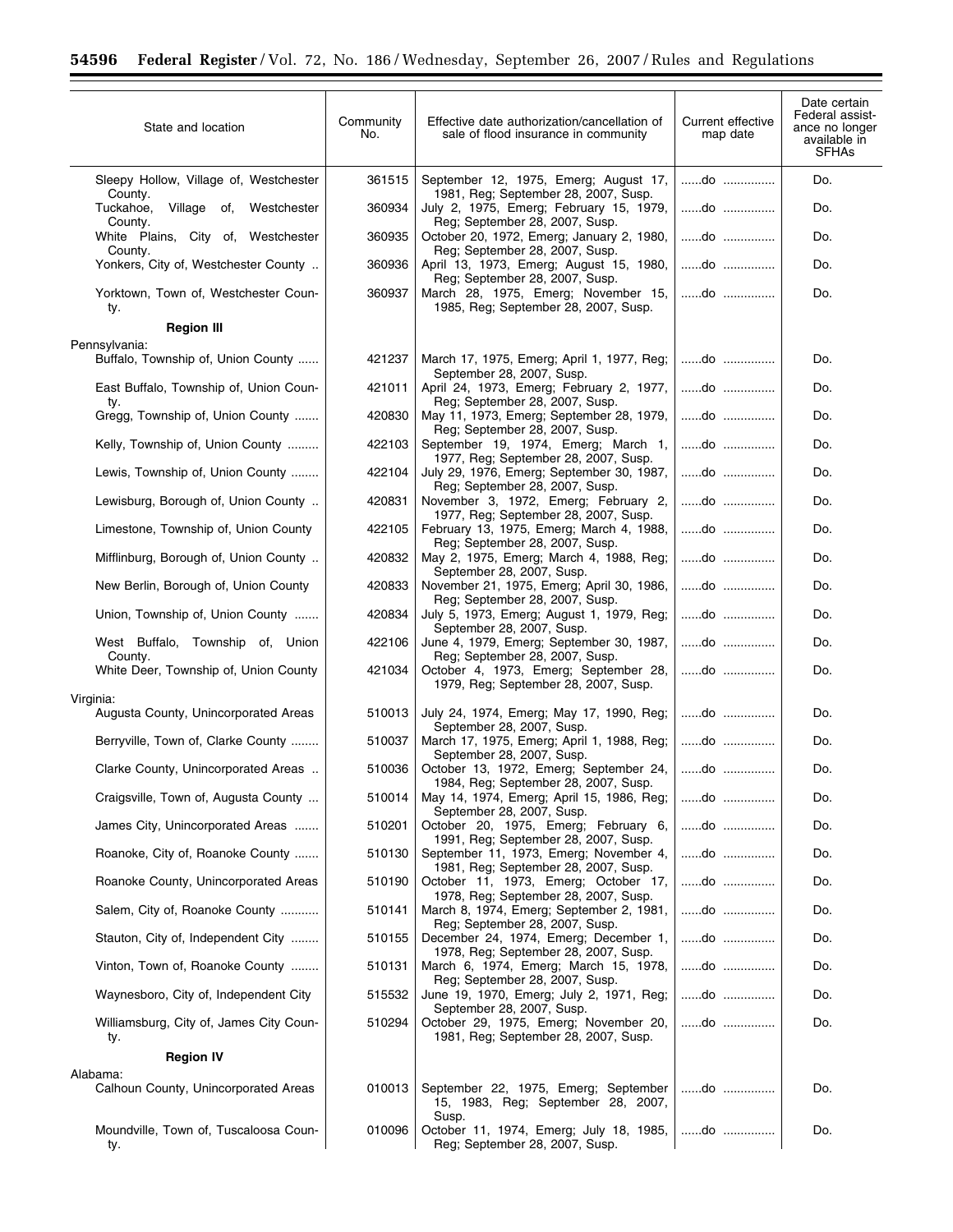| State and location                                 | Community<br>No. | Effective date authorization/cancellation of<br>sale of flood insurance in community                           | Current effective<br>map date | Date certain<br>Federal assist-<br>ance no longer<br>available in<br><b>SFHAs</b> |
|----------------------------------------------------|------------------|----------------------------------------------------------------------------------------------------------------|-------------------------------|-----------------------------------------------------------------------------------|
| Piedmont, City of, Calhoun County<br>Florida:      | 010024           | June 25, 1975, Emerg; June 15, 1984, Reg;<br>September 28, 2007, Susp.                                         | do                            | Do.                                                                               |
| Altamonte Springs, City of, Seminole<br>County.    | 120290           | October 9, 1974, Emerg; March 18, 1980,<br>Reg; September 28, 2007, Susp.                                      | do                            | Do.                                                                               |
| Casselberry, City of, Seminole County              | 120291           | September 11, 1974, Emerg; July 2, 1980,<br>Reg; September 28, 2007, Susp.                                     | do                            | Do.                                                                               |
| Lake Mary, City of, Seminole County                | 120416           | September 10, 1976, Emerg; March 18,<br>1980, Reg; September 28, 2007, Susp.                                   | do                            | Do.                                                                               |
| Longwood, City of, Seminole County                 | 120292           | March 12, 1975, Emerg; March 18, 1980,<br>Reg; September 28, 2007, Susp.                                       | do                            | Do.                                                                               |
| Seminole<br>County,<br>Unincorporated<br>Areas.    | 120289           | May 29, 1974, Emerg; May 5, 1981, Reg;<br>September 28, 2007, Susp.                                            | do                            | Do.                                                                               |
| Wewahitchka, City of, Gulf County                  | 120100           | May 19, 1976, Emerg; May, 17, 1982, Reg;<br>September 28, 2007, Susp.                                          | do                            | Do.                                                                               |
| Georgia:<br>Adairsville, Town of, Bartown County   | 130235           | January 5, 1979, Emerg; July 30, 1982,<br>Reg; September 28, 2007, Susp.                                       | do                            | Do.                                                                               |
| Blairsville, Town of, Union County                 | 130179           | September 16, 1991, Emerg; June 1, 2005,<br>Reg; September 28, 2007, Susp.                                     | do                            | Do.                                                                               |
| Emerson, City of, Bartown County                   | 130276           | April 19, 1976, Emerg; October 8, 1982,<br>Reg; September 28, 2007, Susp.                                      | do                            | Do.                                                                               |
| Union County, Unincorporated Areas                 | 130254           | October 26, 1984, Emerg; March 1, 1986,<br>Reg; September 28, 2007, Susp.                                      | do                            | Do.                                                                               |
| White, City of, Bartown County                     | 130278           | June 18, 1976, Emerg; June 4, 1982, Reg;<br>September 28, 2007, Susp.                                          | do                            | Do.                                                                               |
| Kentucky:<br>Clay County, Unincorporated Areas     | 210057           | May 22, 1984, Emerg; January 1, 1987,                                                                          | do                            | Do.                                                                               |
| Frankfort, City of, Franklin County                | 210075           | Reg; September 28, 2007, Susp.<br>April 23, 1974, Emerg; July 2, 1981, Reg;                                    | do                            | Do.                                                                               |
| Franklin County, Unincorporated Areas              | 210280           | September 28, 2007, Susp.<br>January 23, 1976, Emerg; September 30,                                            | do                            | Do.                                                                               |
| Manchester, City of, Clay County                   | 210058           | 1981, Reg; September 28, 2007, Susp.<br>September 2, 1975, Emerg; July 2, 1987,                                | do                            | Do.                                                                               |
| Mississippi:                                       |                  | Reg; September 28, 2007, Susp.                                                                                 |                               |                                                                                   |
| Ackerman, Town of, Choctaw County                  | 280032           | April 1, 1975, Emerg; July 3, 1986, Reg;<br>September 28, 2007, Susp.                                          | do                            | Do.                                                                               |
| North Carolina:<br>Belmont, City of, Gaston County | 370320           | March 26, 1976, Emerg; November 1<br>,1979, Reg; September 28, 2007, Susp.                                     | do                            | Do.                                                                               |
| Bessemer City, City of, Gaston County              | 370526           | November 26, 2002, Emerg; March 3,<br>2003, Reg; September 28, 2007, Susp.                                     | do                            | Do.                                                                               |
| Caswell County, Unincorporated Areas               | 370300           | September 6, 2002, Emerg, Reg; Sep-<br>tember 28, 2007, Susp.                                                  | do                            | Do.                                                                               |
| Cramerton, Town of, Gaston County                  | 370321           | May 21, 1992, Emerg; May 21, 1992, Reg;<br>September 28, 2007, Susp.                                           | do                            | Do.                                                                               |
| Dallas, Town of, Gaston County                     | 370322           | October 7, 1992, Emerg; May 1, 1994, Reg;<br>September 28, 2007, Susp.                                         | do                            | Do.                                                                               |
| Gaston County, Unincorporated Areas                | 370099           | April 16, 1976, Emerg; May 1, 1980, Reg;<br>September 28, 2007, Susp.                                          | do                            | Do.                                                                               |
| Gastonia, City of, Gaston County                   | 370100           | November 26, 1973, Emerg; February 1,<br>1978, Reg; September 28, 2007, Susp.                                  | do                            | Do.                                                                               |
| Lowell, City of, Gaston County                     | 370323           | September 15, 1987, Emerg; March 5,<br>1990, Reg; September 28, 2007, Susp.                                    | do                            | Do.                                                                               |
| Mcadenville, Town of, Gaston County                | 370101           | September 7, 1979, Emerg; June 1, 1987,<br>Reg; September 28, 2007, Susp.                                      | do                            | Do.                                                                               |
| Mount Holly, City of, Gaston County                | 370102           | January 15, 1974, Emerg; September 28,<br>1979, Reg; September 28, 2007, Susp.                                 | do                            | Do.                                                                               |
| Ranlo, Town of, Gaston County                      | 370324           | December 19, 1989 Emerg; March 3, 2003,<br>Reg; September 28, 2007, Susp.                                      | do                            | Do.                                                                               |
| Yanceyville, Town of, Caswell County               | 370641           | February 8, 2005, Emerg, Reg; September<br>28, 2007, Susp.                                                     | do                            | Do.                                                                               |
| Tennessee:<br>Bartlett, City of, Shelby County     | 470175           | December 28, 1973, Emerg; June 15, 1981,                                                                       | do                            | Do.                                                                               |
| Bolivar, City of, Hardeman County                  | 470081           | Reg; September 28, 2007, Susp.<br>September 6, 1985, Emerg; August 19,                                         | do                            | Do.                                                                               |
| Chapel Hill, Town of, Marshall County              | 470120           | 1987, Reg; September 28, 2007, Susp.<br>June 14, 2002, Emerg; June 14, 2002, Reg;<br>September 28, 2007, Susp. | do                            | Do.                                                                               |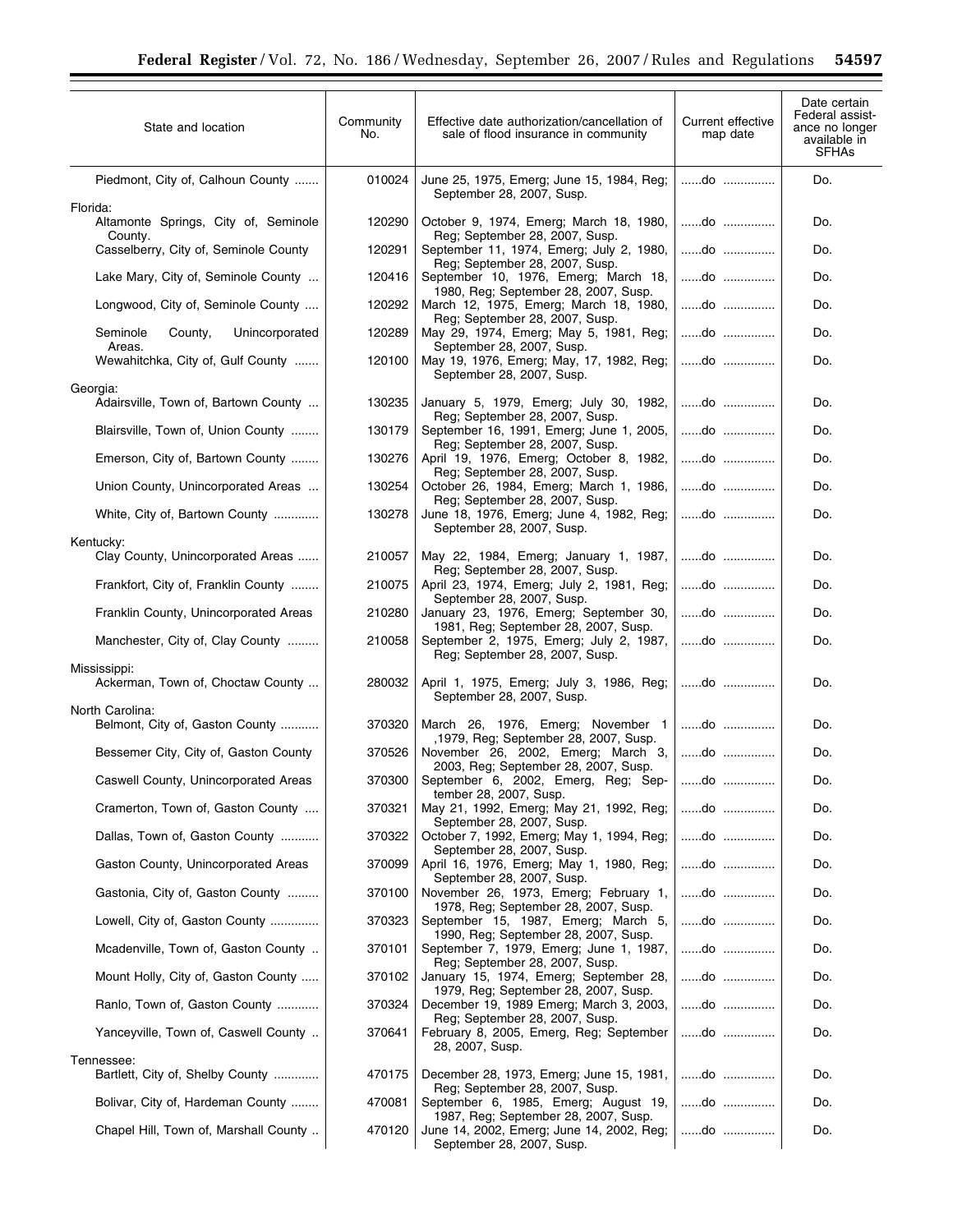| State and location                                | Community<br>No. | Effective date authorization/cancellation of<br>sale of flood insurance in community                           | Current effective<br>map date | Date certain<br>Federal assist-<br>ance no longer<br>available in<br><b>SFHAs</b> |
|---------------------------------------------------|------------------|----------------------------------------------------------------------------------------------------------------|-------------------------------|-----------------------------------------------------------------------------------|
| Chester County, Unincorporated Areas              | 470348           | November 17, 1994, Emerg; , Reg; Sep-                                                                          | do                            | Do.                                                                               |
| Collierville, Town of, Shelby County              | 470263           | tember 28, 2007, Susp.<br>September 29, 1975, Emerg; September<br>30, 1981, Reg; September 28, 2007,<br>Susp.  | do                            | Do.                                                                               |
| Cornersville, Town of, Marshall County            | 470325           | June 18, 1984, Emerg; September 1, 1986,<br>Reg; September 28, 2007, Susp.                                     | do                            | Do.                                                                               |
| Gates, Town of, Lauderdale County                 | 470258           | September 16, 1975, Emerg; July 2, 1987,<br>Reg: September 28, 2007, Susp.                                     | do                            | Do.                                                                               |
| Germantown, City of, Shelby County                | 470353           | October 1, 1975, Emerg; January 20, 1982,<br>Reg; September 28, 2007, Susp.                                    | do                            | Do.                                                                               |
| Giles County, Unincorporated Areas                | 470063           | April 16, 1999, Emerg; April 16, 1999, Reg;<br>September 28, 2007, Susp.                                       | do                            | Do.                                                                               |
| Halls, Town of, Lauderdale County                 | 470231           | April 30, 1975, Emerg; March 18, 1987,<br>Reg; September 28, 2007, Susp.                                       | do                            | Do.                                                                               |
| Harriman, City of, Roane County                   | 475427           | September 18, 1970, Emerg; February 26,<br>1971, Reg; September 28, 2007, Susp.                                | do                            | Do.                                                                               |
| Henderson, City of, Chester County                | 470029           | July 25, 1975, Emerg; March 18, 1986,<br>Reg; September 28, 2007, Susp.                                        | do                            | Do.                                                                               |
| Henning, Town of, Lauderdale County               | 470259           | July 21, 1986, Emerg; March 4, 1988, Reg;   do<br>September 28, 2007, Susp.                                    |                               | Do.                                                                               |
| Huntsville, Town of, Scott County                 | 470397           | September 26, 1988, Emerg; September   do<br>29, 1989, Reg; September 28, 2007,<br>Susp.                       |                               | Do.                                                                               |
| Unincorporated<br>Lauderdale<br>County,<br>Areas. | 470333           | April 14, 1975, Emerg; September 30,<br>1987, Reg; September 28, 2007, Susp.                                   | do                            | Do.                                                                               |
| Lynnville, City of, Giles County                  | 470065           | February 19, 1999, Emerg; July 1, 2000,<br>Reg; September 28, 2007, Susp.                                      | do                            | Do.                                                                               |
| Memphis, City of, Shelby County                   | 470177           | August 23, 1974, Emerg; December 1,<br>1982, Reg; September 28, 2007, Susp.                                    | do                            | Do.                                                                               |
| Millington, City of, Shelby County                | 470178           | November 1, 1974, Emerg; March 16,                                                                             | do                            | Do.                                                                               |
| Oneida, Town of, Scott County                     | 470170           | 1981, Reg; September 28, 2007, Susp.<br>June 24, 1975, Emerg; June 17, 1986, Reg;<br>September 28, 2007, Susp. | do                            | Do.                                                                               |
| Pulaski, City of, Giles County                    | 470067           | April 14, 1975, Emerg; January 16, 1987,<br>Reg; September 28, 2007, Susp.                                     | $do$                          | Do.                                                                               |
| Ripley, Town of, Lauderdale County                | 470100           | January 23, 1975, Emerg; May 19, 1987,<br>Reg: September 28, 2007, Susp.                                       | do                            | Do.                                                                               |
| Rockwood, City of, Roane County                   | 475443           | May 15, 1970, Emerg; May 15, 1970, Reg;   do<br>September 28, 2007, Susp.                                      |                               | Do.                                                                               |
| Shelby County, Unincorporated Areas               | 470214           | May 15, 1974, Emerg; December 1, 1982,   do<br>Reg; September 28, 2007, Susp.                                  |                               | Do.                                                                               |
| Sparta, City of, White County                     | 470203           | March 14, 1974, Emerg; November 2, do<br>1977, Reg; September 28, 2007, Susp.                                  |                               | Do.                                                                               |
| <b>Region VI</b>                                  |                  |                                                                                                                |                               |                                                                                   |
| Arkansas:<br>Benton County, Unincorporated Areas  | 050419           | April 29, 1988, Emerg; September 18,<br>1991, Reg; September 28, 2007, Susp.                                   | do                            | Do.                                                                               |
| Bentonville, City of, Benton County               | 050012           | January 3, 1975, Emerg; July 16, 1980,                                                                         | do                            | Do.                                                                               |
| Bethel Heights, Town of, Benton Coun-<br>ty.      | 050386           | Reg; September 28, 2007, Susp.<br>April 19, 1996, Emerg; April 19, 1996, Reg;<br>September 28, 2007, Susp.     | do                            | Do.                                                                               |
| Calion, City of, Union County                     | 050206           | October 25, 1974, Emerg; July 2, 1980,<br>Reg; September 28, 2007, Susp.                                       | do                            | Do.                                                                               |
| Centerton, City of, Benton County                 | 050399           | August 14, 1975, Emerg; August 24, 1982,<br>Reg; September 28, 2007, Susp.                                     | do                            | Do.                                                                               |
| Decatur, City of, Benton County                   | 050319           | March 10, 1976, Emerg; January 3, 1986,                                                                        | do                            | Do.                                                                               |
| Elm Springs, City of, Washington Coun-<br>ty.     | 050213           | Reg; September 28, 2007, Susp.<br>May 15, 1975, Emerg; April 30, 1986, Reg;<br>September 28, 2007, Susp.       | do                            | Do.                                                                               |
| Felsenthal, Town of, Union County                 | 050574           | March 30, 1982, Emerg; June 19, 1985,<br>Reg; September 28, 2007, Susp.                                        | do                            | Do.                                                                               |
| Gentry, City of, Benton County                    | 050324           | March 11, 2005, Emerg; March 11, 2005,<br>Reg; September 28, 2007, Susp.                                       | do                            | Do.                                                                               |
| Gravette, City of, Benton County                  | 050327           | May 17, 1976, Emerg; August 24, 1982,<br>Reg; September 28, 2007, Susp.                                        | do                            | Do.                                                                               |
| Highfill, Town of, Benton County                  | 050581           | July 22, 2003, Emerg; July 22, 2003, Reg;<br>September 28, 2007, Susp.                                         | do                            | Do.                                                                               |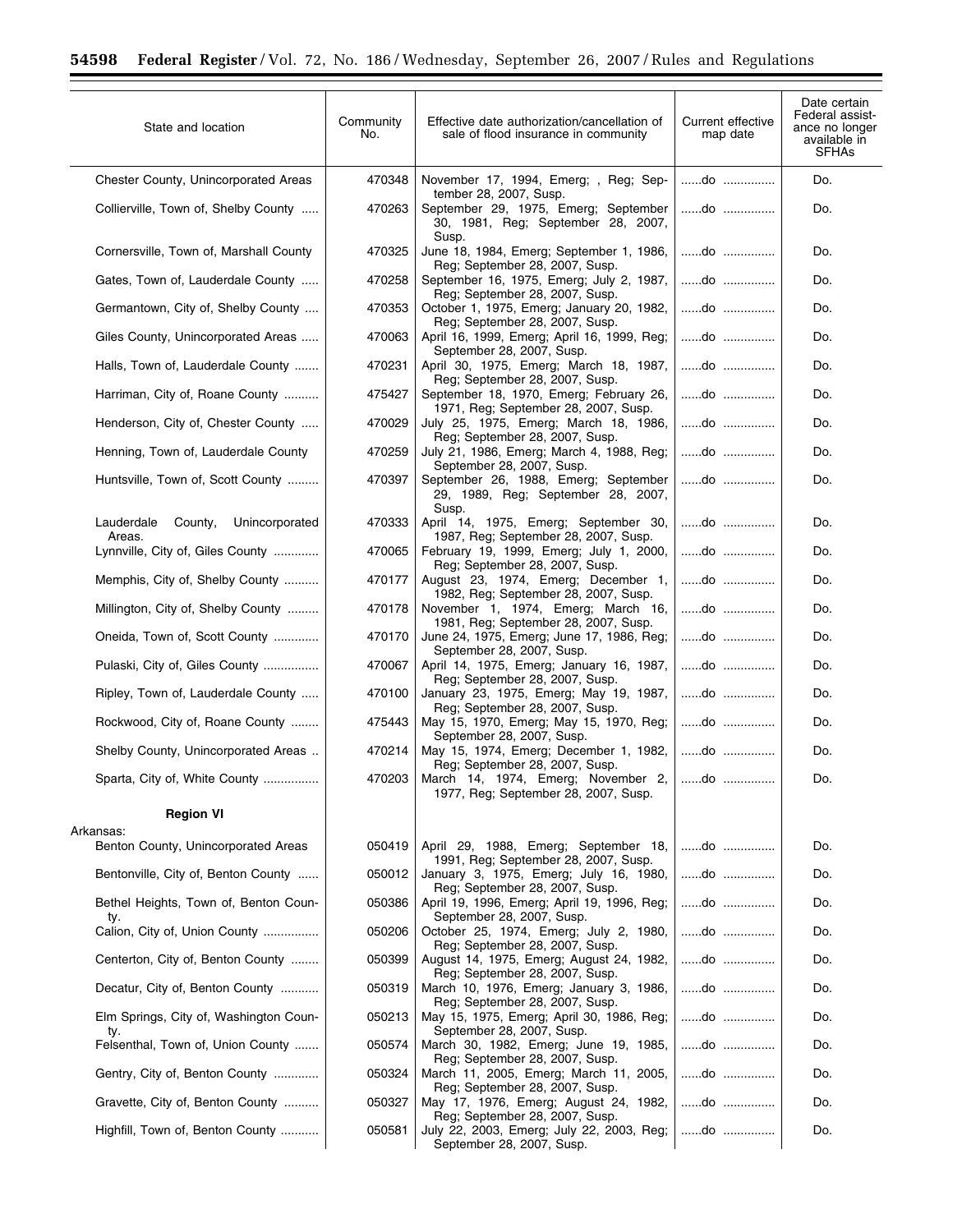| State and location                                    | Community<br>No. | Effective date authorization/cancellation of<br>sale of flood insurance in community                                  | Current effective<br>map date | Date certain<br>Federal assist-<br>ance no longer<br>available in<br><b>SFHAs</b> |
|-------------------------------------------------------|------------------|-----------------------------------------------------------------------------------------------------------------------|-------------------------------|-----------------------------------------------------------------------------------|
| Huttig, City of, Union County                         | 050208           | June 23, 1975, Emerg; June 4, 1980, Reg;<br>September 28, 2007, Susp.                                                 | do                            | Do.                                                                               |
| Lowell, City of, Benton County                        | 050342           | June 1, 1976, Emerg; August 19, 1987,<br>Reg; September 28, 2007, Susp.                                               | do                            | Do.                                                                               |
| Norphlet, City of, Union County                       | 050356           | May 5, 1975, Emerg; June 1, 1987, Reg;<br>September 28, 2007, Susp.                                                   | do                            | Do.                                                                               |
| Pea Ridge, City of, Benton County                     | 050361           | November 7, 1975, Emerg; September 1,<br>1987, Reg; September 28, 2007, Susp.                                         | do                            | Do.                                                                               |
| Rogers, City of, Benton County                        | 050013           | June 12, 1975, Emerg; March 2, 1981,<br>Reg; September 28, 2007, Susp.                                                | do                            | Do.                                                                               |
| Siloam Springs, City of, Benton County                | 050014           | April 14, 1975, Emerg; November 19, 1980,<br>Reg; September 28, 2007, Susp.                                           | do                            | Do.                                                                               |
| Smackover, City of, Union County                      | 050209           | May 13, 1975, Emerg; July 2, 1980, Reg;<br>September 28, 2007, Susp.                                                  | do                            | Do.                                                                               |
| Springdale, City of, Benton County                    | 050219           | September 26, 1974, Emerg; June 15,<br>1981, Reg; September 28, 2007, Susp.                                           | do                            | Do.                                                                               |
| Strong, City of, Union County                         | 050210           | February 11, 1975, Emerg; April 1, 1981,<br>Reg; September 28, 2007, Susp.                                            | do                            | Do.                                                                               |
| Union County, Unincorporated Areas                    | 050205           | February 7, 1983, Emerg; March 1, 1987,<br>Reg; September 28, 2007, Susp.                                             | do                            | Do.                                                                               |
| <b>Region VII</b>                                     |                  |                                                                                                                       |                               |                                                                                   |
| Missouri:<br>Gainesville, City of, Ozark County       | 290273           | August 20, 1975, Emerg; August 19, 1986,                                                                              | do                            | Do.                                                                               |
| Theodosia, Village of, Ozark County                   | 290306           | Reg; September 28, 2007, Susp.<br>January 25, 2006, Emerg; -, Reg; Sep-<br>tember 28, 2007, Susp.                     | do                            | Do.                                                                               |
| <b>Region VIII</b>                                    |                  |                                                                                                                       |                               |                                                                                   |
| Montana:                                              |                  |                                                                                                                       | do                            |                                                                                   |
| Flathead County, Unincorporated Areas                 | 300023           | October 31, 1975, Emerg; September 5,<br>1984, Reg; September 28, 2007, Susp.                                         |                               | Do.                                                                               |
| Columbia Falls, City of, Flathead Coun-<br>ty.        | 300024           | June 25, 1974, Emerg; October 15, 1985,<br>Reg; September 28, 2007, Susp.                                             | do                            | Do.                                                                               |
| Whitefish, City of, Flathead County                   | 300026           | June 25, 1974, Emerg; October 15, 1985,<br>Reg; September 28, 2007, Susp.                                             | do                            | Do.                                                                               |
| South Dakota:<br>Watertown, City of, Codington County | 460016           | February 20, 1975, Emerg; July 4, 1989,<br>Reg: September 28, 2007, Susp.                                             | do                            | Do.                                                                               |
| Wyoming:<br>Hulett, Town of, Crook County             | 560016           | May 21, 1997, Emerg; April 1, 1999, Reg;<br>September 28, 2007, Susp.                                                 | do                            | Do.                                                                               |
| <b>Region IX</b>                                      |                  |                                                                                                                       |                               |                                                                                   |
| Arizona:<br>Apache County, Unincorporated Areas       | 040001           | April 11, 1975, Emerg; July 5, 1982, Reg;                                                                             | do                            | Do.                                                                               |
| Clifton, Town of, Greenlee County                     | 040035           | September 28, 2007, Susp.<br>January 17, 1975, Emerg; March 1, 1984,                                                  | do                            | Do.                                                                               |
| Greenlee<br>County,<br>Unincorporated<br>Areas.       | 040110           | Reg; September 28, 2007, Susp.<br>December 29, 1978, Emerg; July 18, 1985,<br>Reg: September 28, 2007, Susp.          | do                            | Do.                                                                               |
| <b>Region X</b>                                       |                  |                                                                                                                       |                               |                                                                                   |
| Oregon:<br>Bend, City of, Deschutes County            | 410056           | March 12, 1975, Emerg; September 4,                                                                                   | do                            | Do.                                                                               |
| Sisters, City of, Deschutes County                    | 410058           | 1987, Reg; September 28, 2007, Susp.<br>August 14, 1975, Emerg; September 29,<br>1986, Reg; September 28, 2007, Susp. | do                            | Do.                                                                               |

\*do = Ditto.

Code for reading third column: Emerg.—Emergency; Reg.—Regular; Susp.—Suspension.